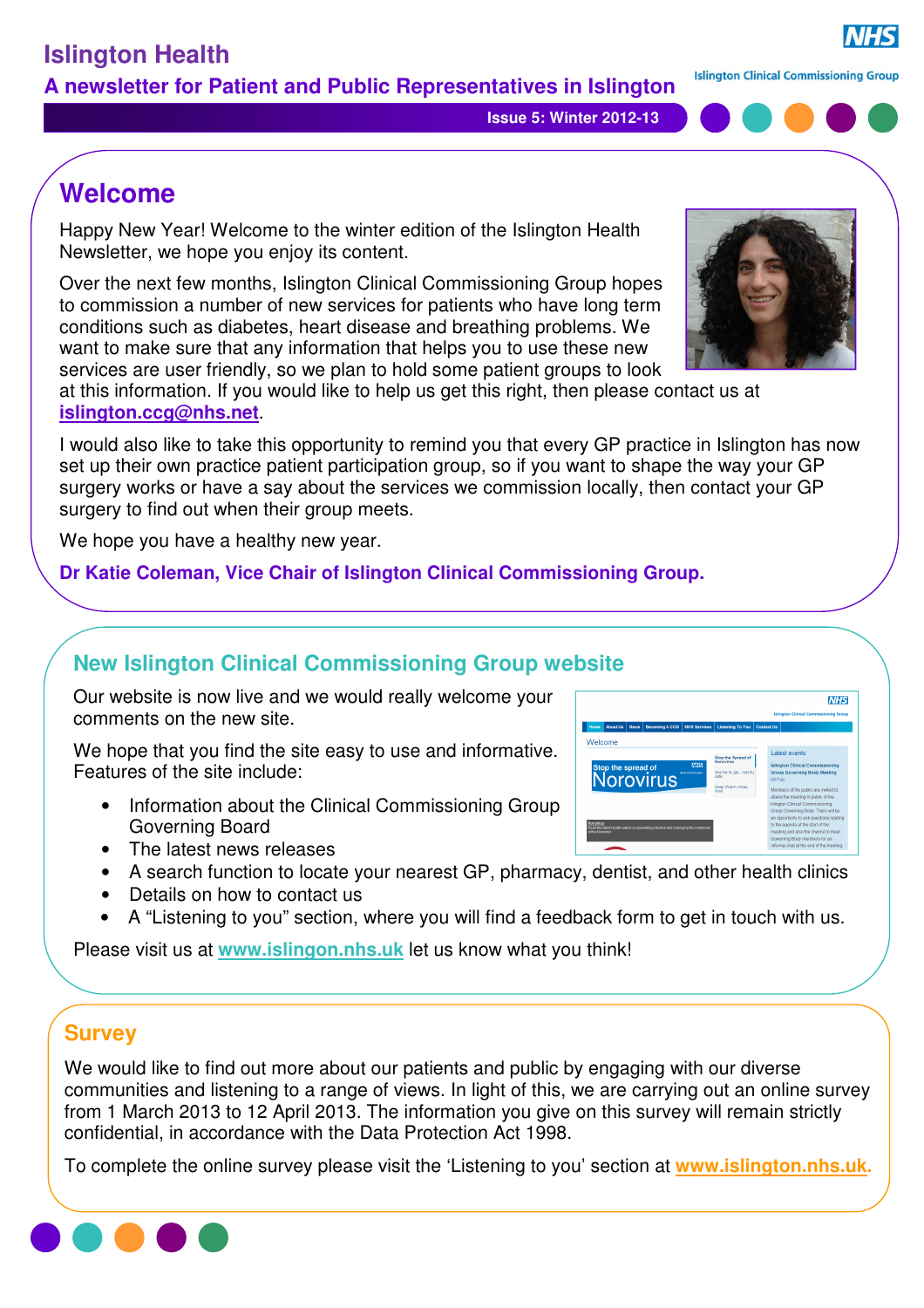## **Wheezy? Breathless? Here to help – Breath Easy**

Breathe Easy is a patient support network run locally for the benefit of local people.

 **1: Summer 2011**  information, support and friendship to anyone affected by lung disease. Breathe Easy Groups are part of the British Lung Foundation and provide The groups are a good opportunity for making friends, which is important for people living with lung disease as they can often feel alone.

Breathe Easy supporters lobby local politicians and health authorities to improve services and make people take lung disease seriously.

The network includes groups that meet in many different towns and cities in the UK. Through events like the annual Breathe Easy Week, Breathe Easy also works hard to raise awareness of lung disease and the problems it can cause.

Islington has two Breathe Easy groups:

- Breathe Easy Islington
- Breathe Easy Islington and Haringey (for those patients in the north of the borough).

**Breathe Easy Islington** meets on the first Wednesday of the month from 1pm to 3pm at Bingfield Health Centre, Bingfield Street, London, N1 0AL. **Breathe Easy Islington and Haringey** meets on the third Tuesday of the month from 1pm to 3pm Caxton House, 129 St John's Way, London, N19 3RQ.

For more details please contact Carol Forsdyke, Chair, Breath Easy Islington at **c.fors@talktalk.net** or call on 020 7251 3450 between 10am and 4pm.

#### **How healthy do you think you are?**

Whittington Health Matters is a free service provided by the Whittington Hospital NHS Trust. On the website you will able to:

- Measure your health by completing the health questionnaire
- Find out about local resources and receive information from
- Doctors and nurses that will help you live a healthy life.

All data is stored securely and is only accessible to a very limited number of healthcare professionals who work at the Whittington.

To have your free health assessment visit **www.whittingtonhealth.com**.







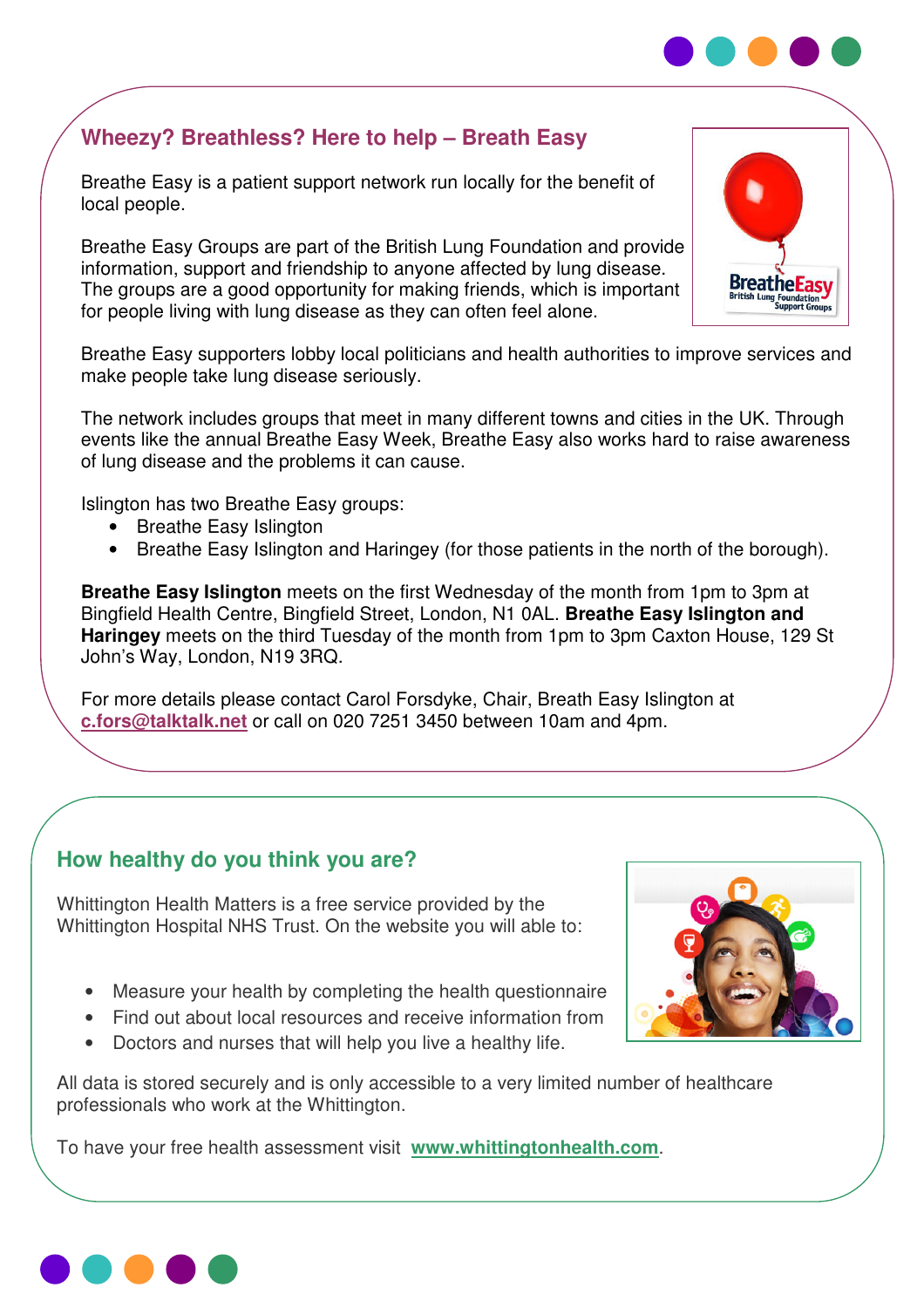#### **Interested in becoming a Peer Educator in end of life care planning?**

Death and dying are subjects we tend not to talk about. Many of us feel uncomfortable broaching these subjects with loved ones and those we support. This lack of openness is hampering the care we give to those approaching end of life and isolating those faced with death and dying.



Gentle Dusk, a North London based organisation focussing on support and preparation for end of life care has developed an "Empowering Communities in End of Life Care" project, which is a community based solution to raising awareness of death, dying and bereavement. It's about engaging local people and enabling them to discuss, actively plan and prepare for death and the care they wish to receive.

The project involves training volunteers from within existing community organisations. The volunteers are given the knowledge, skills and tools to become Peer Educators (pictured) in End of Life Care Planning so they can cascade information to members of their local communities. So far 30 volunteers have been trained across North Central London and a further 30 will be trained in the New Year. It's a small army with a big mission but a very worthwhile mission.

For more information contact Mireille Hayden, End of Life Care Lead at **info@gentledusk.org.uk.**

## **Dates for your diary - Patient and Participation Group (PPG) Meetings**

| <b>Locality</b> | <b>Date</b>       | <b>Time</b>    | <b>Venue</b>                 |
|-----------------|-------------------|----------------|------------------------------|
| Central         | Thursday 21 March | $6.30pm - 9pm$ | <b>Laycock Street Centre</b> |
| North           | Thursday 28 March | 2pm-4.30pm     | Resource for London          |
| South           | Tuesday 26 March  | $5.30pm - 8pm$ | Laycock Street Centre        |

If you would like to find out more about these meetings or how to join your local patient participation group please speak with your practice or practice manager.

### **Continuing Healthcare update**

On 15 March the Department of Health announced the introduction of deadlines for new cases which require assessment of eligibility for NHS Continuing Healthcare funding. The deadlines apply to previously un-assessed periods of care, which occurred in the following time periods:

| <b>Time Period</b>               | <b>Deadline</b>   |
|----------------------------------|-------------------|
| 1 April 2004 - 30 September 2007 | 30 September 2012 |
| 1 October 2007 - 31 March 2011   | 30 September 2012 |
| 1 April 2011 - 31 March 2012     | 31 March 2013     |

To find out more visit **http://www.ncl.nhs.uk/about/continuing-healthcare** or contact **continuingcare3@nhs.net** or write to NHS North Central London Islington Office, Continuing Healthcare, 338-346 Goswell Road, London EC1V 7LQ.